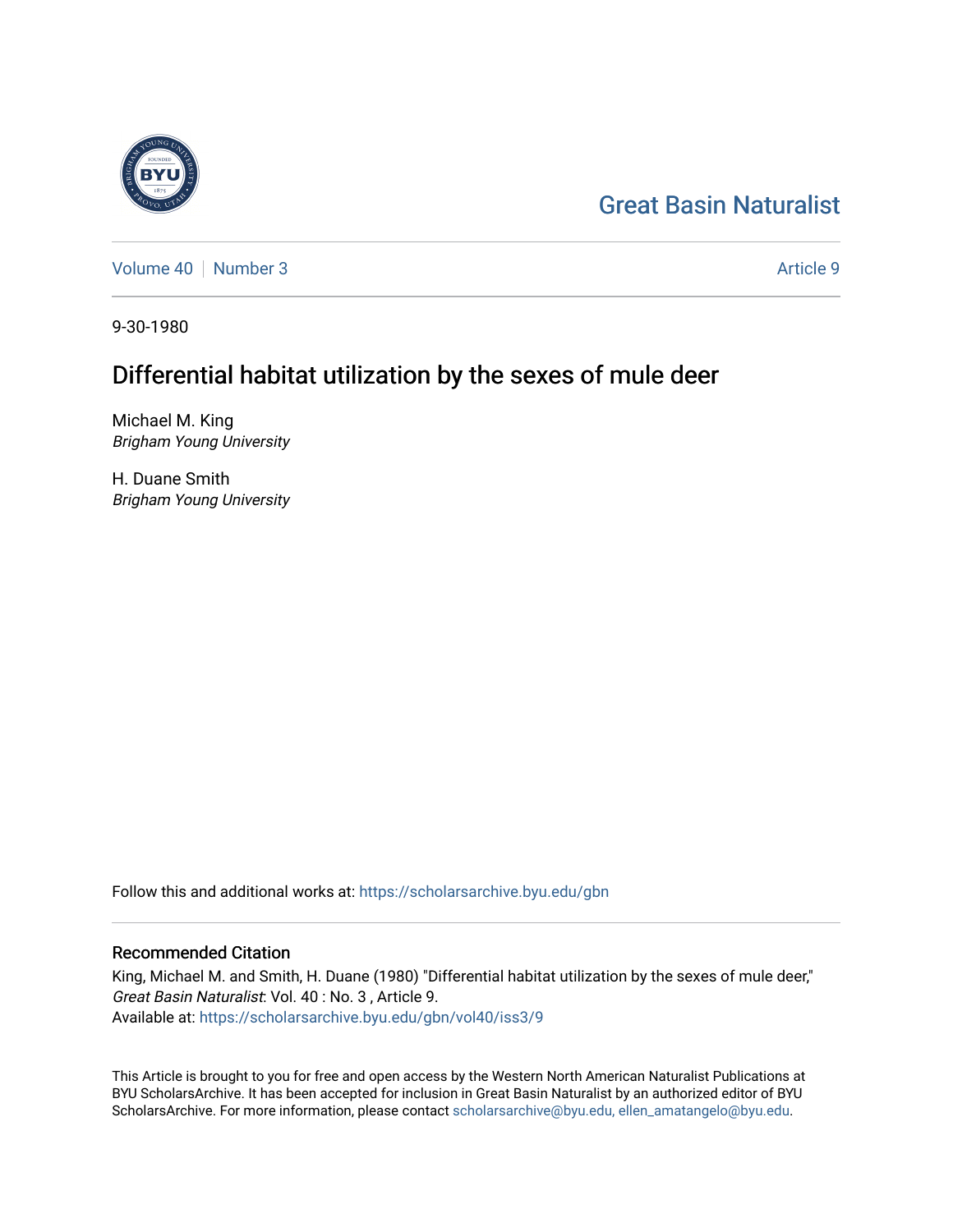## DIFFERENTIAL HABITAT UTILIZATION BY THE SEXES OF MULE DEER

Michael M. King' and H. Duane Smith'

ABSTRACT.- Habitat segregation trends have been observed and published for the sexes of mule deer (Odocoileus hcmionus) based on elevation and slope exposure. Despite these brief descriptions, quantitative studies on habitat segregation by the sexes of mule deer are lacking. Results of research conducted in central Utah indicated no significant difference in elevation positions used by males, but did show significant difference in utilization of study sites based on slope exposure, relative percentage forb cover, and relative percentage hiding cover. Males w mon at sites characterized by low forb abundance and hiding cover, and on south-facing exposures. Females were most common at sites characterized by high forb abundance and hiding cover, and on north-facing exposures. Possible advantages of habitat separation to both sexes and management implications are discussed.

Mule deer {Odocoileus hemionus), like many other ungulates, seem to exhibit habitat partitioning between sexes (Darling 1937, Estes 1974, Geist 1974, 1977, Gest and Pe tocz 1977, Hirth 1977, Leuthold 1978). DeVos et al. (1967) indicated that male and female mule deer are separated throughout the year with the exception of the breeding season. Dasmann and Taber (1956) found that males occupied more open south-facing slopes and females occupied densely vegetated north-facing slopes. Several workers have suggested that males prefer higher altitudes and ridge tops more than do females (Cowan 1956, Miller 1970). The same trend was observed in a Nevada mule deer herd by Robinette et al. (1977) where subalpine and alpine conditions were prevalent. Males were found predominantly above 3000 m elevation, whereas females were more often below 2500 m elevation. Although habitat separation by male and female mule deer has been reported, little attempt has been made to quantify differential habitat use or to describe site dif ferences other than to suggest slope exposure and elevational differences.

The objectives of this study were: (1) to de termine quantitatively if male and female mule deer differentially utilize habitat, (2) to suggest possible advantages to habitat separation by sexes of mule deer, and (3) to identify critical management problems related to dif ferential resource utilization between male and female mule deer.

#### STUDY AREA

The study was conducted on the Bighorn Ranch, a privately owned ranch in the Nebo Range of the Wasatch Mountains, Utah. The study area was approximately 1130 ha in size, ranging from 2200 to 2500 m elevation. Human access is restricted, thus providing <sup>a</sup> relatively undisturbed area for observation of mule deer behavior, distribution, and habitat utilization. Ridge tops, south-facing slopes, and other well-drained areas were dominated by Gambel oak (Quercus gambelii) and big sagebrush (Artemisia tridentata) communities with little herbaceous growth. Drainage bot toms, north-facing slopes, and well-watered areas were dominated by quaking aspen {Pop ulus tremuloides). Rocky Mountain maple  $(Acer \; glabrum)$ , and chokecherry (Prunus vir giniana) communities, with numerous forb species in the understory.

### **METHODS**

Preliminary observations made in September 1977 to determine deer distribution in the various watersheds of the ranch indicated habitat segregation between male and female mule deer. Based on that survey, the follow ing spring nine study sites (Fig. 1) were se lected where deer numbers were relatively high. Other areas had equally as many deer, but excessive area or distance from access roads made observation unrealistic.

<sup>&#</sup>x27;Department of Zoology, Brigham Young University. Provo, Utah 84602.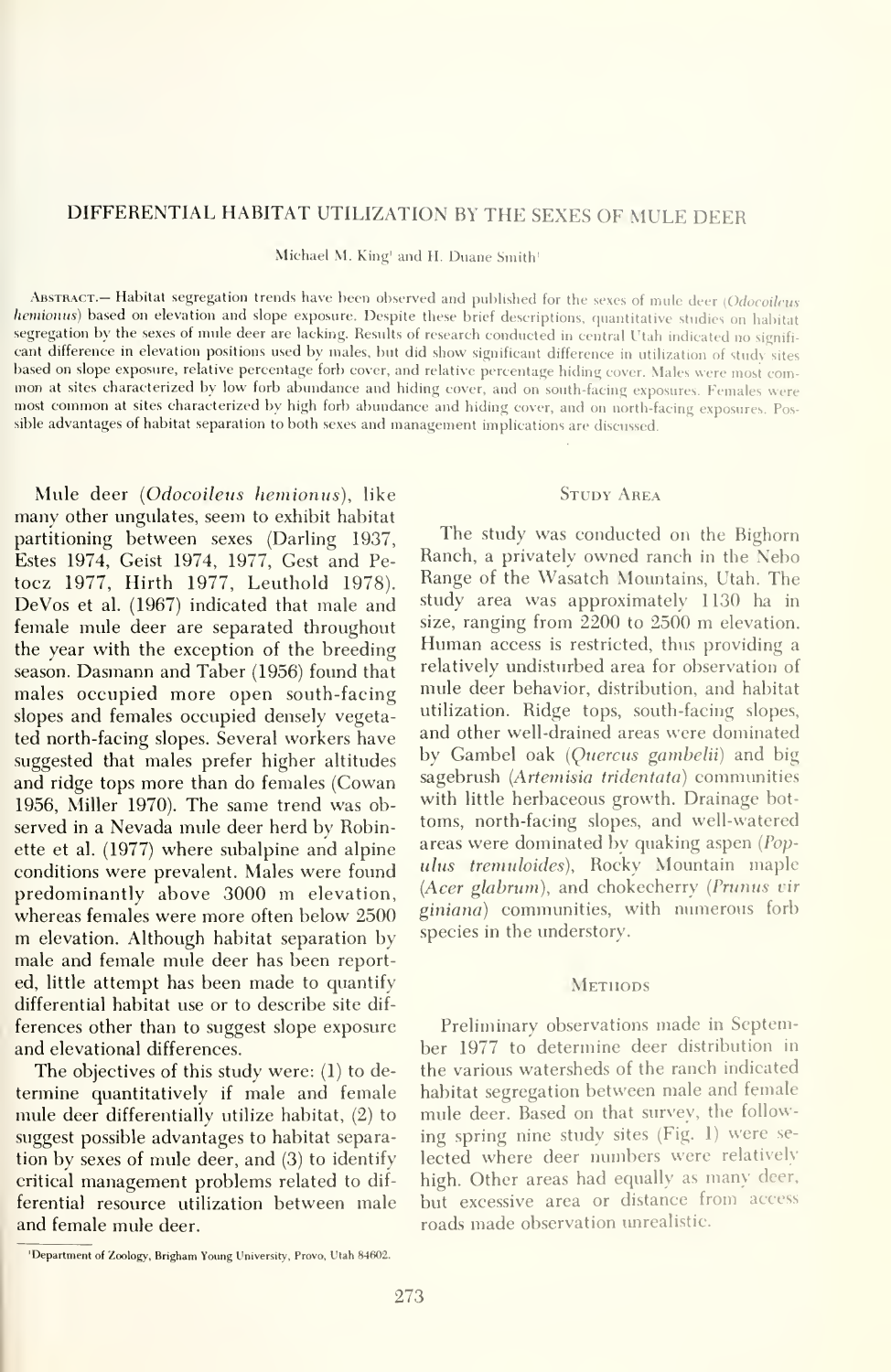



Fig. 1. Map of the Bighorn Ranch showing the approximate location of study sites.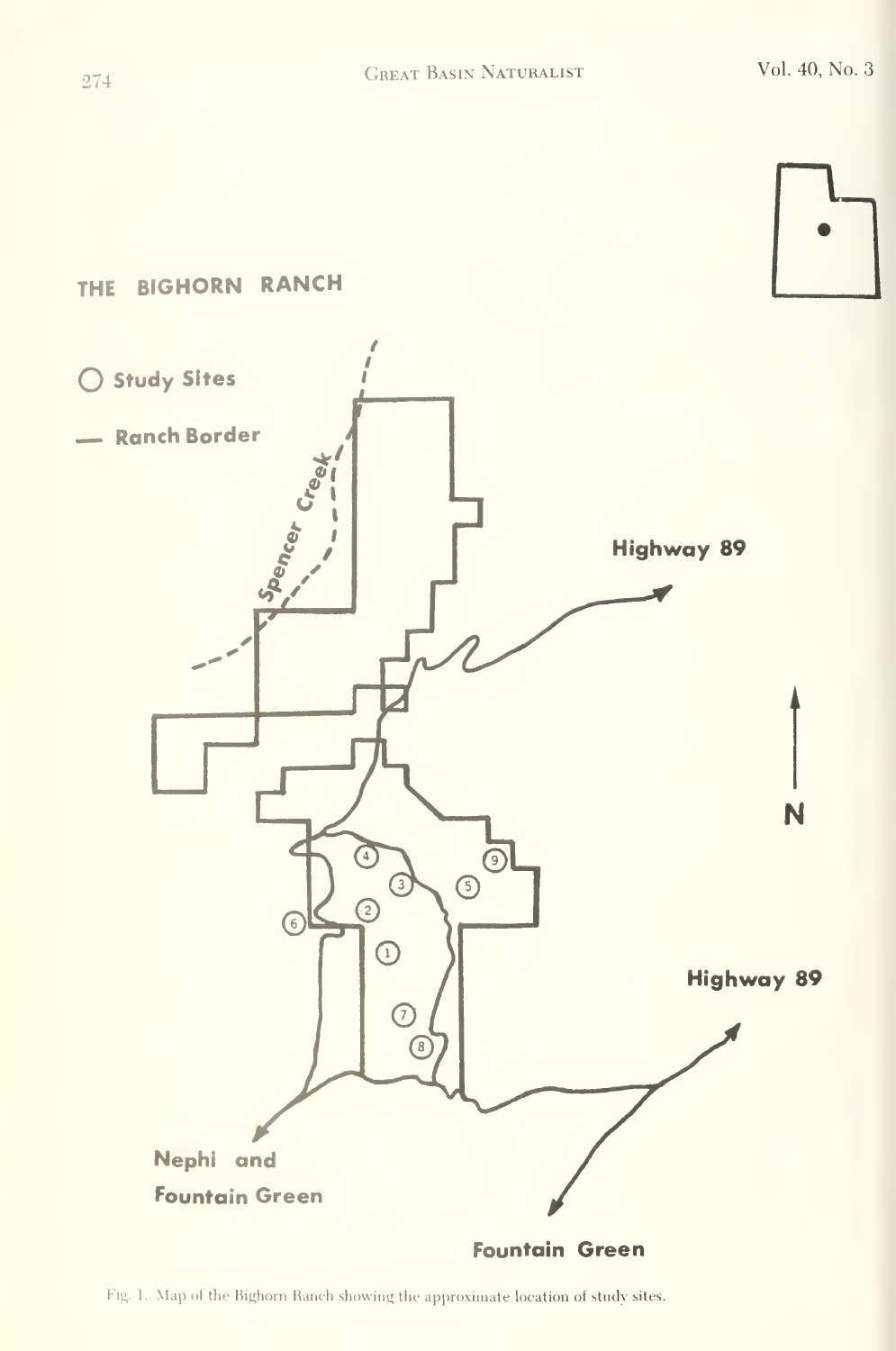Each study site was observed weekly from <sup>1</sup> June 1978 to <sup>1</sup> September 1978. Observations were made from established observation points or by vehicle from sunrise until late morning or from early afternoon until dark. Observation time for each site was alternated weekly between morning and evening so ap proximately equal observation time was spent at each site during each time period. A variable 15-45X spotting scope and 12X bi noculars were used for daytime observation, and a 200,000 candlepower spotlight operated through the electrical system of the vehicle, along with spotting scope and binoculars, was used for observation at night. Total observation time for the study exceeded 900 hours.

Observed deer were recorded according to sex, slope position (Fig. 2), and slope exposure. A 2X4 contingency analysis (Zar 1974) was performed to determine significant dif ferences in utilization of slope positions by males and females. Total numbers of males and females recorded at north- and south-fac ing exposures were also subjected to contingency analysis to determine slope exposure usage differences. To characterize study sites two critical parameters, relative abundance of forb and hiding cover, were examined at each site. Forbs were defined as succulent, low-growing, nonwoody vegetation, and hid ing cover as vegetation more than <sup>2</sup> m in height. Both estimates were determined by a line-point transect method for determining relative abundance of vegetation (Kershaw 1973).

Simple correlation procedures relating rel ative abundance of forb and hiding cover with the corresponding male/female ratio for each site were used to determine if utiliza tion of sites by males and females differed significantly based on forb abundance and hiding cover (Zar 1974). The maximum probability accepted for statistical significance was 0.05; probabilities less than 0.01 were considered highly significant.

## Results and Discussion

Analysis of slope positions used by males and females (Table 1, Fig. 3) showed no sig nificant difference in slope position utiliza tion by sex  $(P=0.06)$ . The data, though not significant at the 0.05 level, approach signifi-



Fig. 2. Diagram of the four slope positions at each site; slope position  $1 =$  canyon bottom to  $\frac{1}{4}$  slope, slope position  $2 = \frac{1}{2}$  slope to  $\frac{1}{2}$  slope, slope position  $3 = \frac{1}{2}$  slope to  $\frac{3}{4}$  slope, and slope position  $4 = \frac{3}{4}$  slope to ridgetop.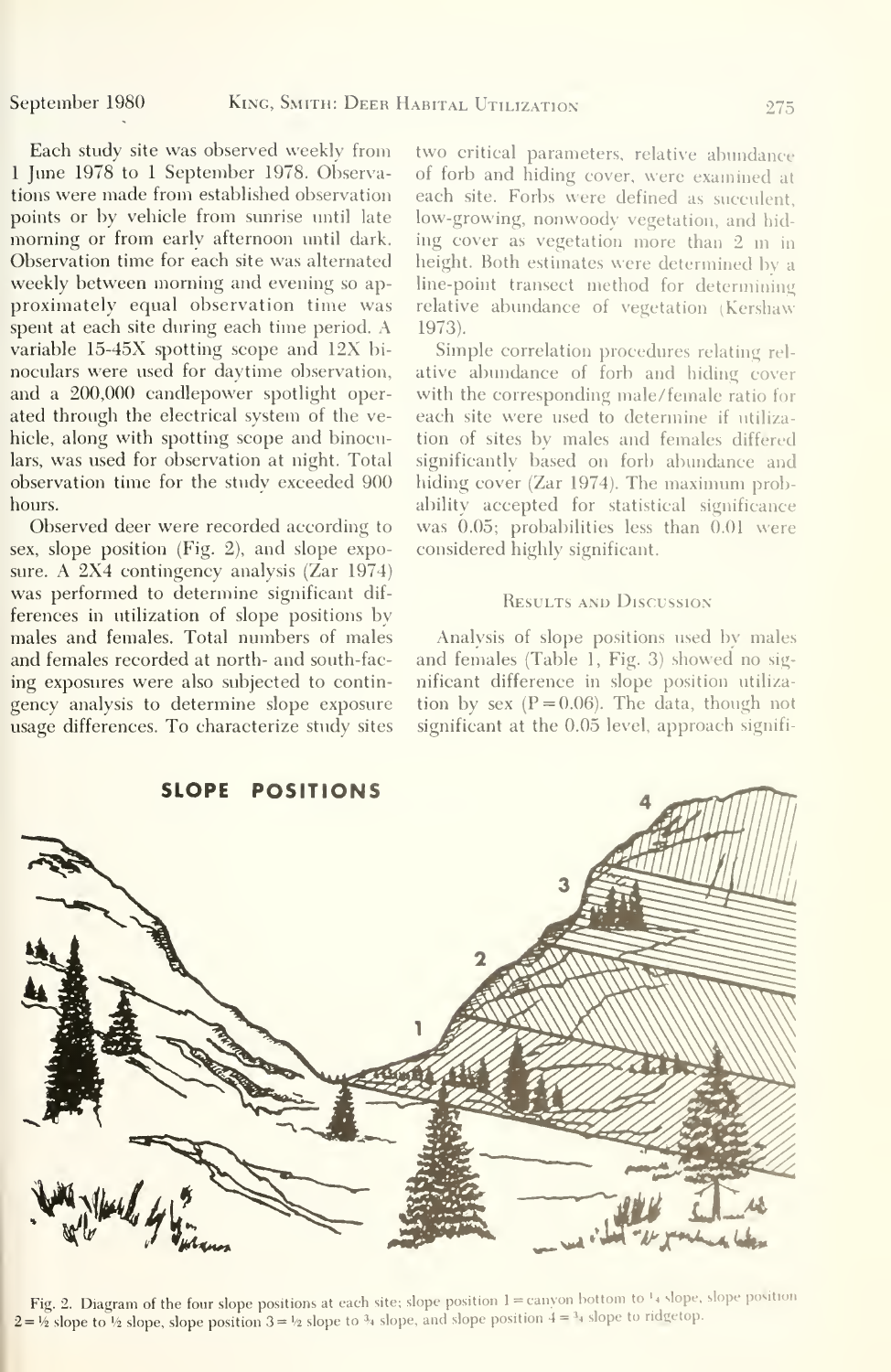TABLE 1. Total number of male and female mule deer at each slope position for all study sites. 2 X 4 contingency analysis indicates a nonsignificant difference in utilization of slope position by male and female mule deer  $(X^2 = 7.42)$ ,  $df = 3$ ,  $P = 0.06$ ). Numbers in parentheses are expected values.

|         | Slope position |               |              |              |       |  |
|---------|----------------|---------------|--------------|--------------|-------|--|
| Sex     |                |               |              |              | Total |  |
| Males   | 74<br>(86.9)   | 63<br>(56.4)  | 42<br>(39.9) | 14<br>(9.8)  | 193   |  |
| Females | 157<br>(144.1) | 87<br>(93, 4) | 64<br>(66.1) | 12<br>(16.2) | 320   |  |
| Total   | 231            | 150           | 106          | 26           | 513   |  |

cance and indicate support for elevational segregation observed in other areas. Further categorical analysis to determine usage of individual slope positions by males and females shows that considerable differences exist in utilization of slope positions 1 and 4 by males and females (Fienberg 1977), with more females than males at slope position 1, and more males than females at slope position 4 (position 1 male  $=$  -.208, position 1 females  $= +0.208$ ; position 4 males  $= +0.245$ , position 4 females =  $-.245$ ; positive values indicate most usage at slope position). Analysis of slope exposure use by males and females



Fig. 3. Percentage of total males and total females observed at each slope position.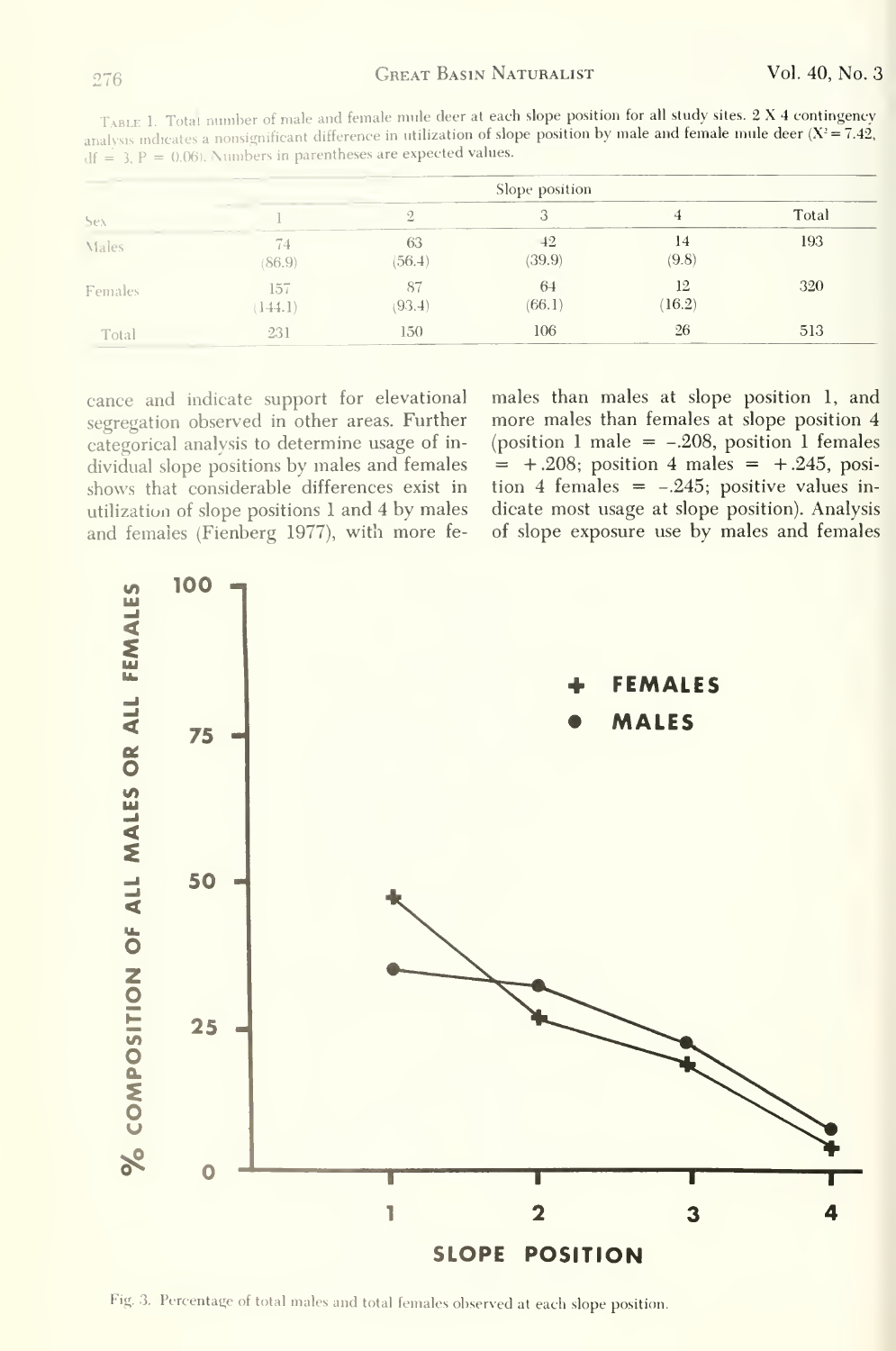showed a significant difference  $(P< 0.005)$ , with males most often at south-facing slopes and females most often at north-facing slopes (Table 2, Fig. 4).

Calculated male /female ratios for each site correlated with corresponding relative per centages of forb and hiding cover (Table 3, Fig. 5) showed a highly significant negative correlation between forb abundance and male/female ratios  $(r = -.89, df = 7,$  $P<0.005$ ) and a significant negative correlation between male/female ratios and hiding cover  $(r=-.69, df=7, P<0.05)$ . Therefore, as forb and hiding cover increased, the male/female ratios decreased, indicating that tern of spatial separation, possible advantages females select areas characterized by rela-<br>accrued by males and females in their springtively high forb and hiding cover densities, summer habitats should be examined. During but males select areas characterized by low the spring-summer season perhaps the most forb and hiding cover densites.

Table 2. Total number of male and female mule deer at each slope exposure for all study sites. 2 X 2 contingency analysis indicates a significant difference in utili zation of slope exposure bv male and female mule deer  $(X^2 = 29.3, df = 1, P < 0.005)$ . Numbers in parentheses are expected values.

|            | Slope exposure |                           |       |  |  |
|------------|----------------|---------------------------|-------|--|--|
| <b>Sex</b> |                | North-facing South-facing | Total |  |  |
| Males      | 64<br>(93.7)   | 129<br>(99.3)             | 193   |  |  |
| Females    | 185<br>(155.3) | 135<br>(164.7)            | 320   |  |  |
| Total      | 249            | 264                       | 513   |  |  |

To comprehend implications of this patcritical events to females are production and



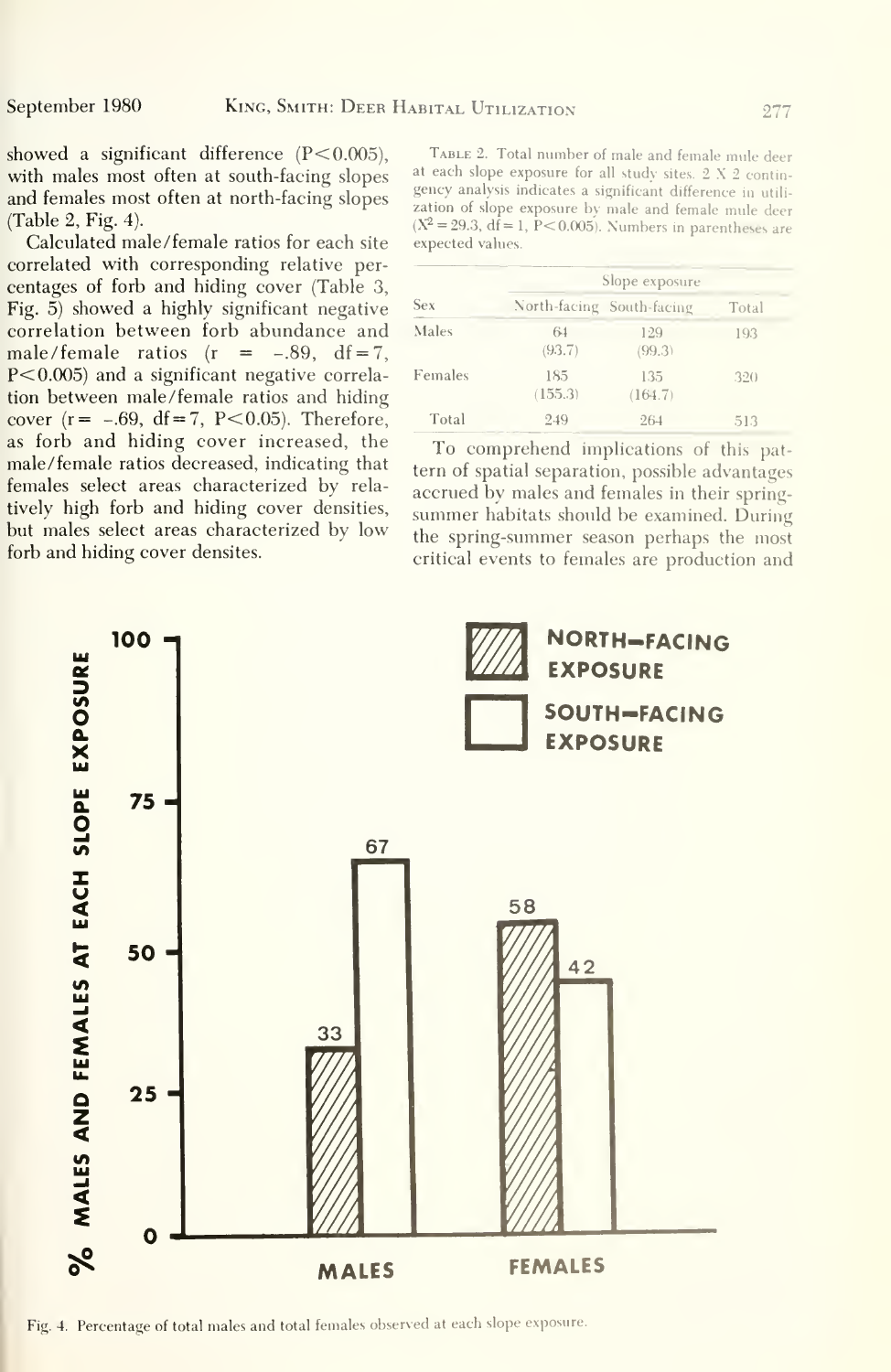

Fig. 5. Correlation of relative percentage forb cover and relative percentage hiding cover with corresponding male/female ratio for each study site.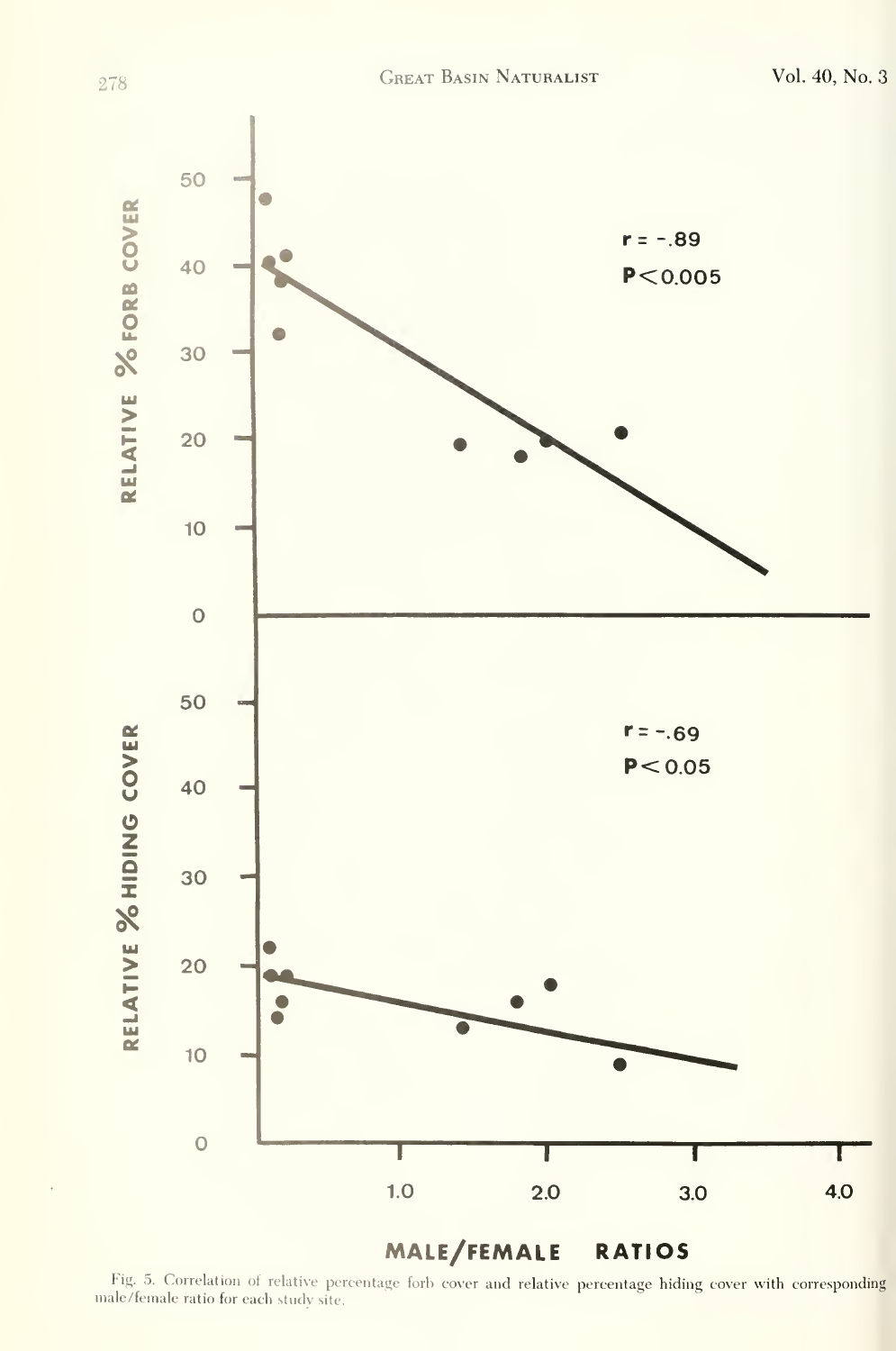| Site No.       | Relative<br>% forb cover | Relative<br>% hiding cover | Males          | Females | M F ratios |
|----------------|--------------------------|----------------------------|----------------|---------|------------|
|                | 40,50                    | 19.00                      |                | 63      | (0, 1)     |
| $\overline{2}$ | 32.25                    | 14.00                      | 6              | 39      | 0.15       |
| 3              | $-41.25$                 | 19.00                      | 12             | 61      | (1, 2)     |
| $\overline{4}$ | 46.50                    | 22.00                      | $\overline{2}$ | 25      | 0.05       |
| $\overline{5}$ | 37.75                    | 16.00                      |                | 46      | 0.16       |
| 6              | 16.50                    | 15.00                      | 52             | 29      | 1.80       |
|                | 19.00                    | 13.00                      | 32             | 23      | 1.40       |
| 8              | 20.75                    | 8.00                       | 38             | 15      | 2.53       |
| 9              | 19.75                    | 17.00                      | 37             | 19      | 1.95       |

TABLE 3. Relative percentage forb cover, relative percentage hiding cover, total number of male and female mule deer, and male/female ratios for each study site.

rearing of offspring. This implies that considerable energy is apportioned to gestation, parturition, and lactation beyond normal body maintenance requirements (Nelson 1975, Stebbins 1977). If these requirements are not met through diet resources, body reserves are utilized, thus reducing offspring vigor and survival. Since energy demands for offspring production exceed normal energy requirements, it is important that females occupy areas where nutritious, high-quality forage is readily available. Adequate nutrition insures successful offspring production and facilitates proper lactation. Research indicates that, during the time period critical to fawn production, high moisture content, ease of digestion, and increased nutrition content (Smith 1952, Short 1966, Short and Reagor 1970, Boeker et al. 1972) make the forbs preferred diet items of mule deer (Smith 1952, Morris and Schwartz 1957, Lovass 1958, Anderson et al. 1965, Crouch 1966, Dasmann et al. 1967, Nelson 1975). It has also been shown that deer herds having a variety of succulent forage in their diets have greater herd productivity and vigor than those that utilize a greater percentage of woody vegetation (Biswell 1961, Julander et al. 1961, Boeker et al. 1972, Nelson 1975, Pederson and Harper 1978). We assume, therefore, that forb abundance is related to site quality and that areas of high forb abundance are considered high quality, whereas areas of low forb abundance are low quality. Deer that select forb-rich areas would have survival advantages because of availability of choice forage. It follows that females should select high-quality sites to assure adequate nutrition and energy for fawn production and survival. However, it seems strange that males would occupy areas of low forb abundance when selection of high-forb areas would more readily insure adequate energy for increasing body size, accumulating fat reserves, and developing antlers. We suggest as a partial explanation that it is more advantageous for the sexes to be separated to reduce chances of energy-expensive agonistic expression between males and females (Geist and Petocz 1977, McCullough 1979). This allows energy allocation to gestation, parturition, and lactation rather than to stresses of harassment. Females on ranges uncontested by males should leave more offspring, and those behavioral traits responsible for habitat partitioning should be selected to increase the population. Males that did not compete for resources necessary for fawn production, though occupying lower-quality sites, should likewise leave more offspring to succeeding generations than males whose behavior bring them into competition with their offspring (Wilson 1975, Geist and Petocz 1977, McCullough 1979).

Differential habitat use patterns could also confer advantages to males and females by increasing odds for predator avoidance. Ecologists working on ungulates have suggested a theory of predator avoidance based on the relative degree of habitat openness and group size. Ungulates that inhabit densely vegetated areas usually occur as solitary animals or in small groups that use hiding as a mechanism for predator avoidance, whereas ungulates that occupy open areas are primarily herding animals that rely on the use of collective senses and high mobility for predator escape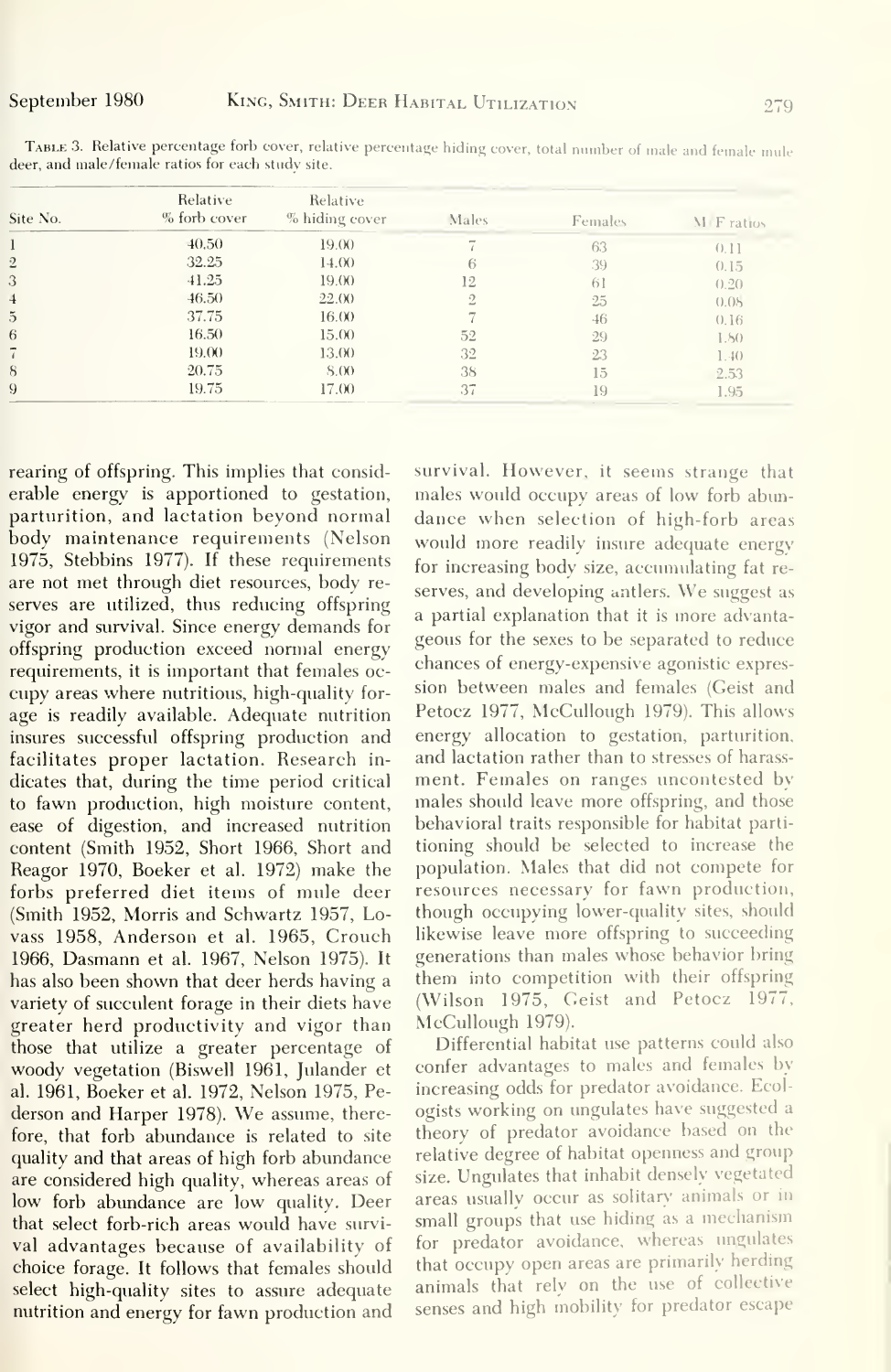(Dasmann and Taber 1956, Kitchen 1974, Hirth 1977).

Life history studies of mule deer (Linsdale and Tomich 1953, Robinette et al. 1977), along with personal observations, give supportive evidence to this hypothesis. Males and females form different-sized groups in their preferred habitats. During spring and summer months females seek isolation in areas where hiding cover is relatively abundant (Fig. 5) and tolerate few deer other than their offspring of the year. This partial. soli tary existence has advantages from a predator avoidance standpoint in that females can se cret themselves and their offspring in dense vegetation during periods of high vulnerability to potential danger. After the young are bom, maternal duties restrict the mobility and escape efficiency of females. It would, therefore, be advantageous for fe males with fawns to avoid open habitats where predators can detect and capture them or their fawns more easily.

In contrast, males on the Bighorn Ranch during the same time period were often observed to form fraternal groups in areas with relatively low abundance of hiding cover (Fig. 5). Male groups that inhabit open areas of high visibility can collectively monitor their surroundings and take advantage of rapid flight when escape is necessary. This is better than hiding in dense cover, where ef fectiveness of concealment would be reduced by large groups and would increase chances of detection by predators.

Further supportive evidence for the predator avoidance theory is provided by the differential use of slope positions <sup>1</sup> and 4 by males and females. More females than males occupied slope position 1, the lower position of the slope where the greatest abundance of hiding cover was located. This suggests the importance of cover to females. More males than females used slope position 4, the open ridges, suggesting preference by males for the areas of high visibility.

In this study habitat separation by males and females is primarily based on slope exposure, forb abundance, and hiding cover, with some evidence, though not significant, for elevational segregation. We do not detract from the importance of elevational segregation as it has been observed frequently in other areas, but suggest to wildlife managers that there are several habitat separation possibilities, depending on characteristics of mule deer range in <sup>a</sup> given area. We encour age that further research delineating segregation characteristics, advantages, and mechanisms be initiated so that management implications can be evaluated.

Knowledge of habitat separation between the sexes of mule deer will have considerable influence on several critical management problems. Three important problems as we view them are now discussed. First, as deer populations are being censused in various areas and habitats, a prime concern is the de termination of an accurate sex ratio. If managers are not aware of site-specific habitat separation by male and female deer, biases favoring one sex over the other will arise in calculated ratios depending on the area sampled. Failure to determine accurate sex ratios will allow faulty plans to be devised and implemented. Second, through recognition of specific habitat requirements of the sexes, it is possible that habitat can be manipulated through appropriate techniques to create conditions favorable to either sex. This will allow sex ratio manipulation depending on management needs. Third, critical areas to females and offspring as well as males must be protected from detrimental commercial, industrial, and recreational development. Destruction of important fawning areas through development will force females to occupy suboptimal habitats and result in reduced fawn production and survival. Development in areas occupied predominantly by males will restrict fall hunting and ultimately re herd productivity if adequate male/female ratios are not maintained.

An understanding of how male and female mule deer partition the habitat and how habitats preferred by females differ from those most frequented by males will undoubtedly improve abilities to effectively manage mule deer habitat. Proper use of knowledge re garding differential habitat and resource uti lization by the sexes of mule deer can in crease the efficiency with which agencies manage the deer resource.